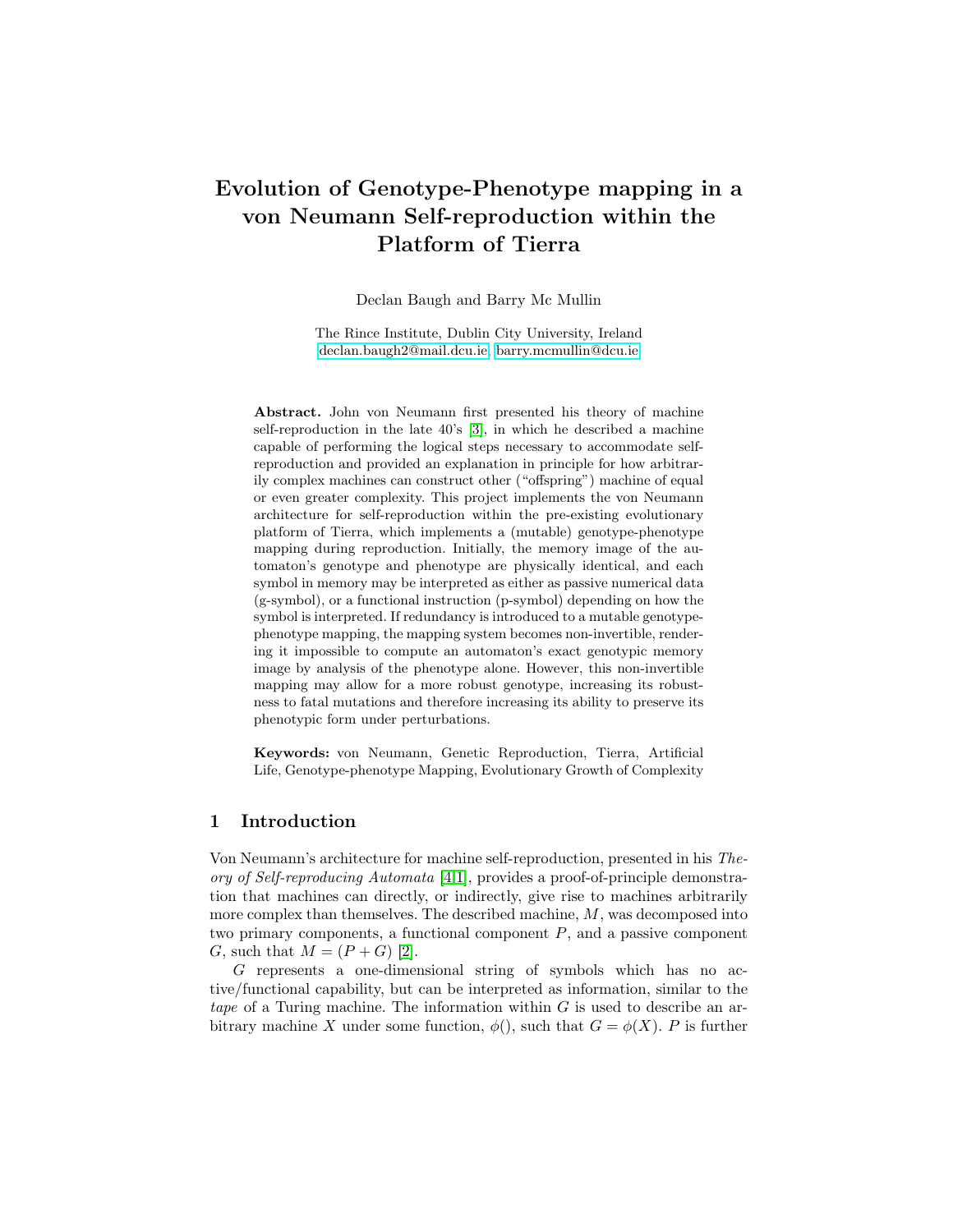divided into four fundamental subcomponents, a general constructive automaton A, a general copying automaton  $B$ , a control unit  $C$ , and ancillary machinery, D. G will be referred to as the *genotype* while P as the *phenotype*.<sup>[1](#page-1-0)</sup>.

The general constructive automaton  $A$ , has the ability to read the symbols within  $G$ , and interpret them as an encoded description of an arbitrary machine X by applying an inverse function,  $\phi^{-1}()$ , or  $\psi()$ , to G, and construct the described machine X. We denote this by saying,  $\psi(G) = \psi(\phi(X)) = \phi^{-1}(\phi(X)) =$ X. In other words, when supplied with a genotype, the general constructive automaton applies the decoding function  $\psi()$  to G, in order to construct the arbitrary machine X.

The general copying automaton  $B$  reads and duplicates the machine description  $\phi(X)$ . A control unit C is required to govern the automaton  $(A + B)$ , directing its operation and insuring that the offspring creature is "activated" once its construction is complete. The final component, the ancillary machinery D, refers to all conceivable functionality that the machine may possess which does not interfere or hinder the reproductive operation of  $(A + B + C)$ .

Previous work with evolutionary systems where the agents are responsible for their own self-reproduction has been based exclusively on machine architectures which reproduce via template-reproduction, where there is no division of labour between genotype and phenotype. In this case, self-reproduction is performed by self-inspection, and no explicit mutable genotype-phenotype mapping is implemented.

Within the platform of Tierra, we designed an ancestor that reproduces via genetic reproduction. More importantly, this design implemented a mutable genotype-phenotype mapping as described by the von Neumann architecture, where the arbitrary mapping between genotype and phenotype is subject to heritable mutations. We aim to explore if alternative, viable mutational pathways are introduced when introducing redundancy to the genotype-phenotype mapping.

#### 2 Implementation within The Tierra Platform

Tierra is an artificial life platform where populations of assembler language selfreproducing automatons (creatures) compete with one another within a onedimensional circular core memory for both CPU time and memory space [\[5\]](#page-5-4).

Typically, self-reproduction within Tierra is accomplished via self-copying, where a creature must inspect its entire memory image in order to construct an identical offspring. In order to implement the von Neumann architecture within the platform of Tierra, the seed automaton must enforce a division of labour between the storage of genetic information and the catalytic functionality, hence recognising the roles of genotype and phenotype.

In order to introduce a distinction between genotype and phenotype, an arbitrary genotype-phenotype mapping must be implemented. The evolutionary

<span id="page-1-0"></span><sup>&</sup>lt;sup>1</sup> Although von Neumann never used these terms, we now associate the components in question with the genotype and phenotype in organic biology.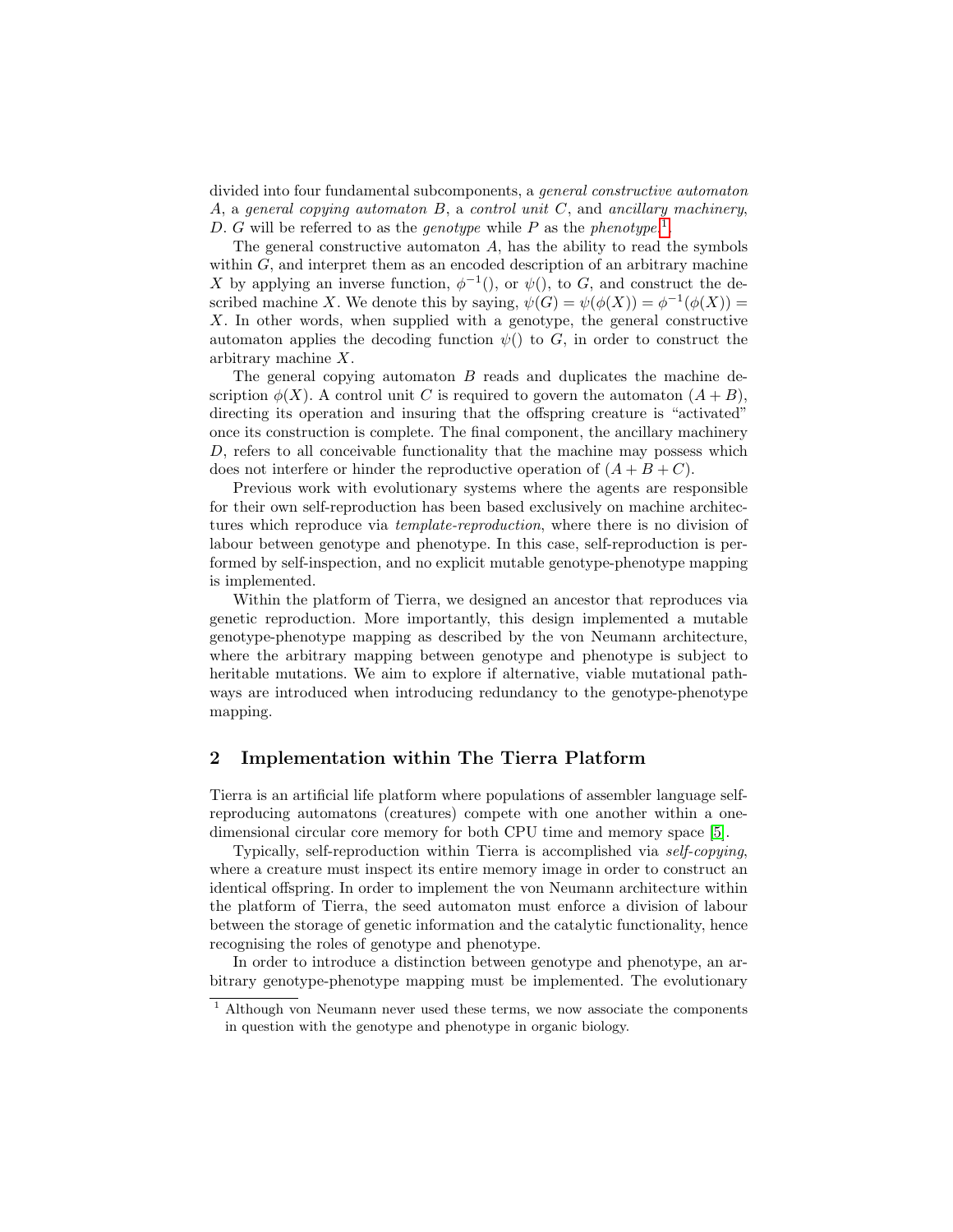trajectory of such an automaton will be in part, determined by the nature of this arbitrarily elected mapping. We can only claim that any phenomenon observed will be characteristic to the specific implemented mapping system. For the purpose of this project, a bijective, mono-alphabetic substitution cipher was chosen. This method was loosely based on the genetic code, in which an mRNA, consisting of a one-dimensional string of symbols (nucleotides), is transcribed into a different specific string of symbols (amino acids). Such a mapping system which allows perturbations to the genotype which may alter the description of the general constructor, specifically altering the genotype-phenotype mapping function  $\psi()$ , may give rise to new evolutionary trajectories which operate an altered genotype-phenotype mapping.

This type of a mutable genotype-phenotype mapping was facilitated via the inclusion of a lookup table within the general constructive automaton. The lookup table consists of a one-dimensional string representing the full list of p-symbols[2](#page-2-0) available within the phenotype space. During construction of an offspring phenotype, the parent's genotype is incrementally examined and the g-symbol at each memory location is read and interpreted as a numerical value. The p-symbol situated at the corresponding location in the lookup table is read, and is written to the offspring phenotype where it will function as an active instruction. In an attempt to replicate conditions early in the phase change from simple RNA replicators to a system of mRNA and amino acids, an identity mapping from genotype to phenotype is implemented, where the content of the one-dimensional memory image of the genotype is physically identical to that of the phenotype. This situation is analogous to that of the RNA world, where in order to replicate, an RNA molecule can act as both a functional catalyst, or a string of symbols to be interpreted, depending on whether it is acting as the catalyst or template.

The designed ancestor requires a minimum of 28 phenotypic instructions in order to self-reproduce. In an attempt to mirror the redundancy of the genetic code, a symbol set of 64 separate 6-bit binary digits was implemented. These may be interpreted at 64 different numerical values within the genotype, or 64 different phenotypic instructions, 28 of which are employed within the phenotype and contribute towards self-reproduction.

#### 3 Experimental Procedure

The Tierra soup was inoculated with the described von Neumann style ancestor and the system was run for 100 billion CPU cycles, which is approximately 250 thousand generations. Every strain of creature to emerge throughout the run was

<span id="page-2-0"></span><sup>&</sup>lt;sup>2</sup> The symbols within the phenotype memory image which are interpreted as functional instructions will be referred to as p-symbols. Similarly, symbols within the genotype which are interpreted as passive data will be refereed to as g-symbols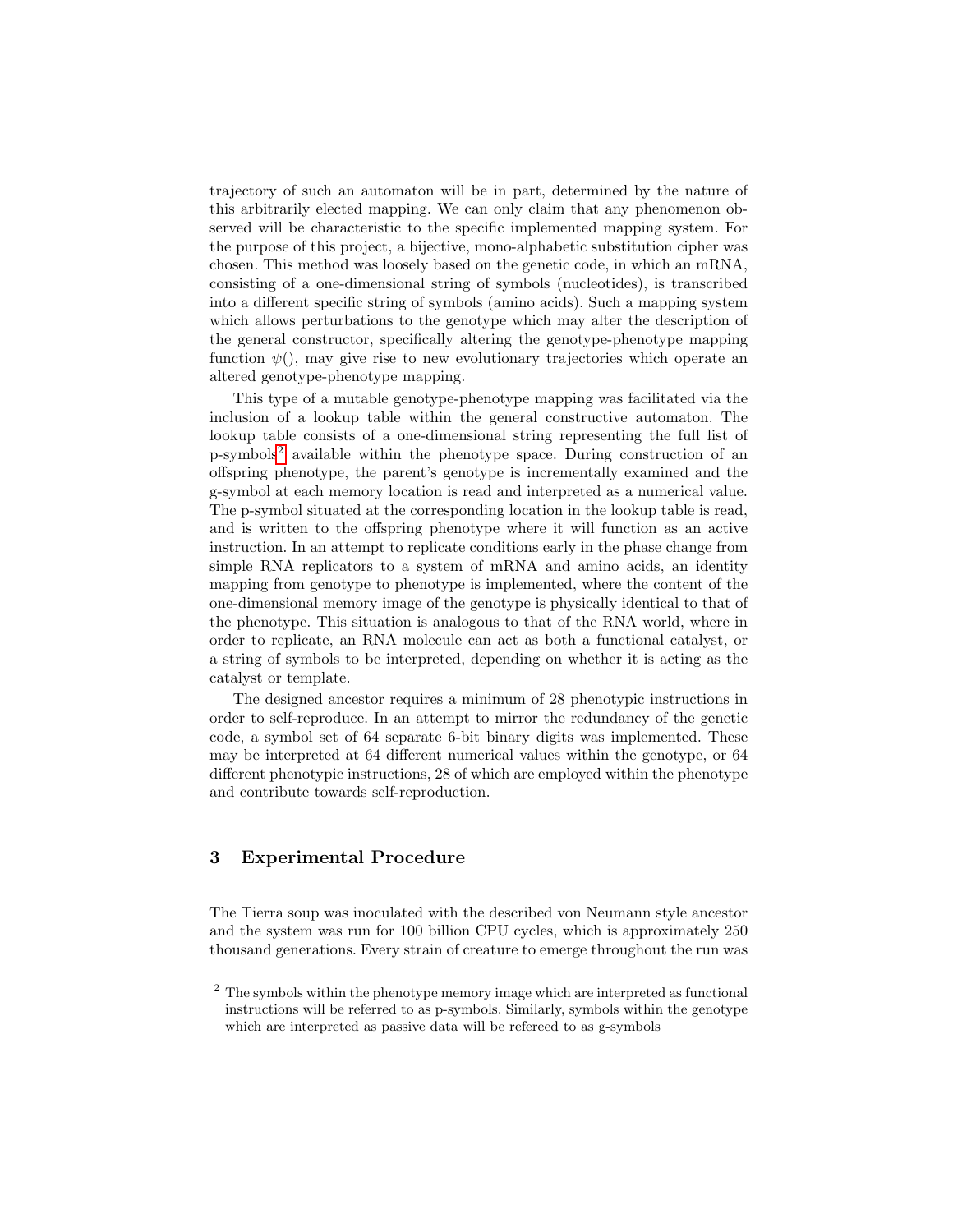captured and the number of employed p-symbols<sup>[3](#page-3-0)</sup> and non-employed p-symbols within the lookup table for each creature was counted.

If a specific p-symbol exists within the lookup table, then there must exist a specific g-symbol which maps onto it. If a p-symbol is absent from the lookup table then it is lost from the genotype-phenotype mapping. With our current mapping system, it is impossible for a p-symbol which is absent in a parents lookup table to be included in its offspring's phenotype (with the exception of random perturbations introducing p-symbols to an offspring).

The population of employed vs. non-employed p-symbols in the lookup table of each creature was then plotted against the time of emergence of that individual.

### 4 Results - Reduction of Phenotype Space

Initial simulations showed evolutionary behaviour such as informational parasitism, similar to that documented in Ray's initial experiments. However this evolutionary behaviour has already been studied and documented [\[5\]](#page-5-4). We wish to focus on the specific evolutionary lineages which arise as a direct result of a change in the genotype-phenotype mapping. A change in the genotypephenotype mapping will be most easily recognised by a change in the lookup table.

Initially, non-fatal inheritable silent perturbations<sup>[4](#page-3-1)</sup> of the genotype will occur in the description the lookup table. This will alter the genotype-phenotype mapping and allow previously silent g-symbols<sup>[5](#page-3-2)</sup> to be mapped onto employed psymbols. This allows single employed p-symbols to be mapped onto by multiple g-symbols.

The initial ancestor has 36 silent g-symbols, which are mapped onto 36 different non-employed p-symbols. As neither the silent g-symbols nor the nonemployed p-symbols functionally contribute to the reproduction of offspring, the silent mutations which affect these symbols are random and arbitrary. However, it was found that there was a strong bias towards the mapping of silent g-symbols onto employed p-symbols. During an evolutionary run, we see a sharp decrease in the number of non-employed p-symbols within the lookup tables of newly emerging creatures. Eventually, all 36 non-employed p-symbols are eliminated from the descendants of the initial ancestor, and the 64 positions in their lookup tables consist entirely of employed p-symbols. This result can be seen in Figure [1.](#page-4-0)

<span id="page-3-0"></span><sup>3</sup> An employed p-symbol refers to those which have a functional role in the process of reproduction. Non-employed p-symbols are included to introduce redundancy, and do not actively contribute towards the reproduction process.

<span id="page-3-1"></span> $^4$  A silent perturbation is one which alters the genotypic sequence, but does not affect the structure of the phenotype.

<span id="page-3-2"></span> $5$  By silent g-symbols, we refer to g-symbols which initially mapped onto non-employed p-symbols.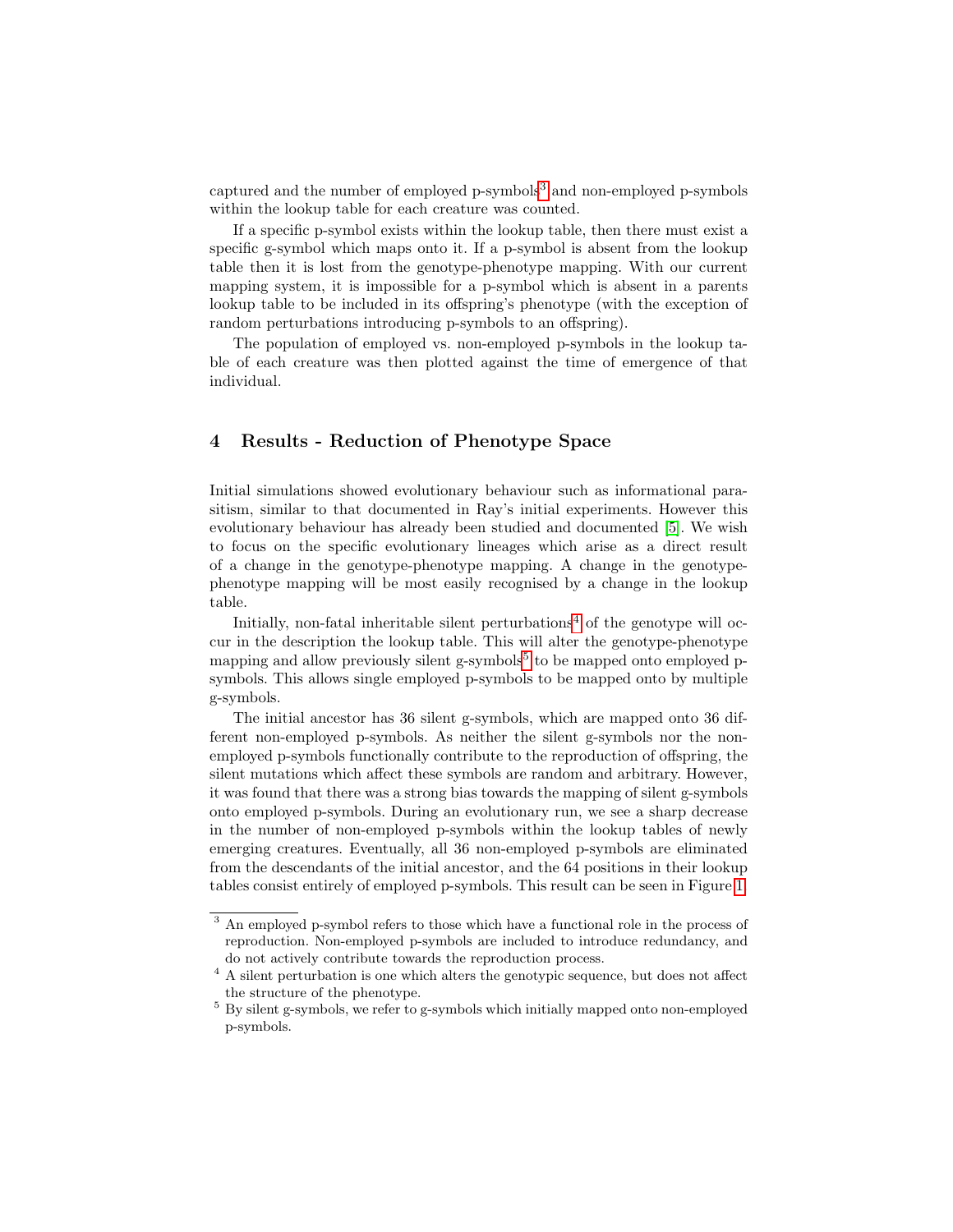

<span id="page-4-0"></span>Fig. 1. Two evolutionary simulations displaying the number of employed vs. nonemployed p-symbols present in the lookup table of strains of newly emerging lineages.

## 5 Conclusion and Further Work

The evolution of the genotype-phenotype mapping will initially be driven predominantly by the underlying physical dynamics of the coding system. The nature of the substitution cypher mapping mechanism employed means that certain perturbations of the lookup table are not directly reversible. Because of this non-reversibility, if successive mutations occur they will accumulate, somewhat similar to Muller's ratchet in evolutionary genetics<sup>[6](#page-4-1)</sup>, resulting in a biased drift in the genotype-phenotype mapping, eventually eliminating all non-employed psymbols from the phenotype by ensuring that they are not mapped onto by any elements of the genotype space.

The mapping system is now non-injective and non-surjective, as there exists symbols within the phenotype space (employed p-symbols), which are mapped onto by more than one symbol in the genotype space. There are also symbols within the phenotype space (non-employed p-symbols) not mapped onto by any element of the genotype space. Furthermore, this renders the mapping invertible, as it is now impossible to determine the exact genotypic sequence via inspection of the phenotype alone as  $\psi$   $(\psi \neq \phi^{-1}$  as now  $G = \psi'(P)$ , where  $\psi'(P)$  represents the altered genotype-phenotype mapping function.

Mutational robustness and Darwinian selection. Darwinian selection may then sharpen the genotype-phenotype mapping, and create a more mutationally robust genotype. The allocation in which silent g-symbols are mapped upon employed p-symbols may be subject to Darwinian selection. Following a perturbation to a g-symbol, a phenotype may still preserve form if both g-symbols

<span id="page-4-1"></span><sup>&</sup>lt;sup>6</sup> In evolutionary genetics, Muller's ratchet (named after Hermann Joseph Muller, by analogy with a ratchet mechanism) is the process by which the genomes of an asexual population accumulate deleterious mutations in an irreversible manner.